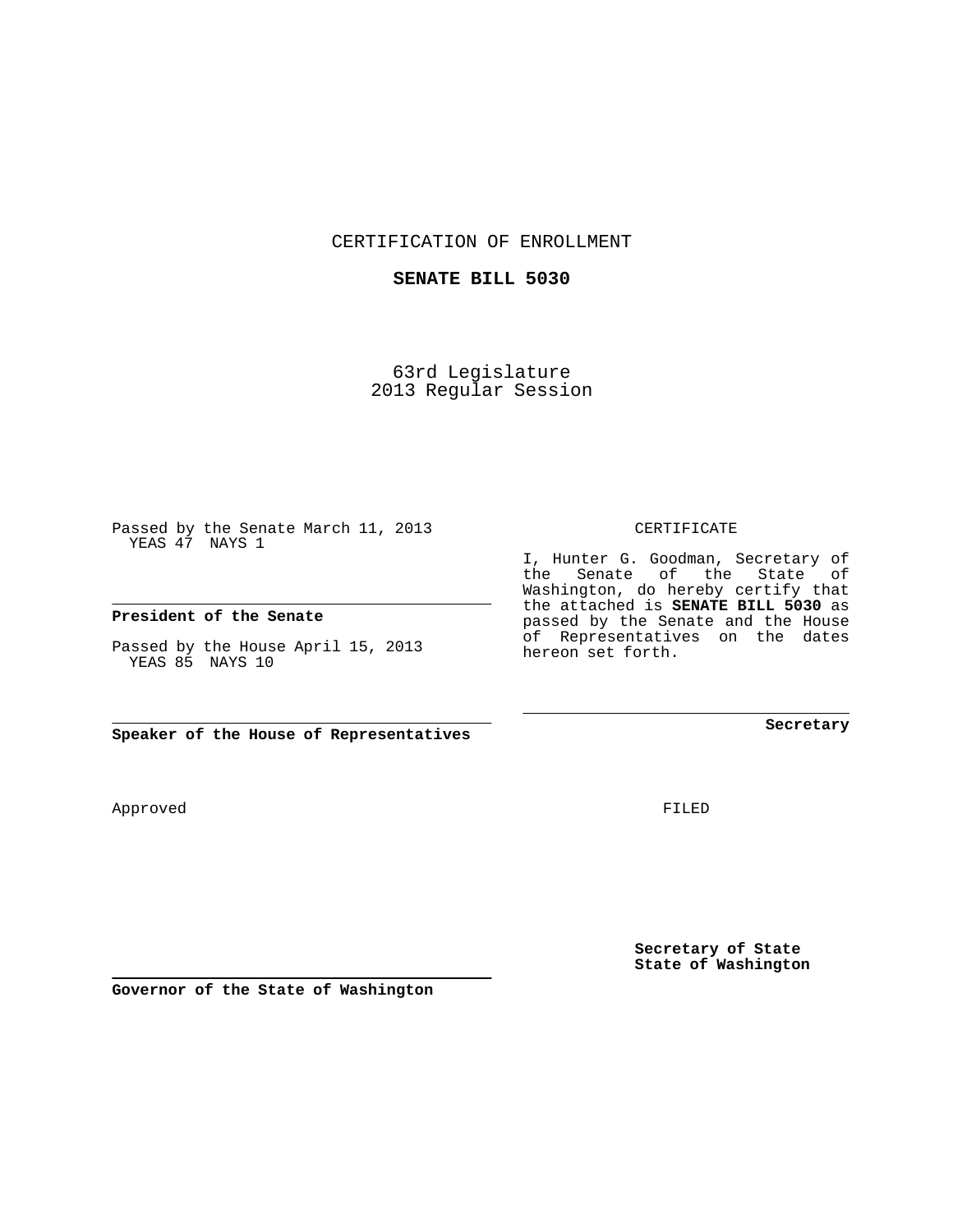## **SENATE BILL 5030** \_\_\_\_\_\_\_\_\_\_\_\_\_\_\_\_\_\_\_\_\_\_\_\_\_\_\_\_\_\_\_\_\_\_\_\_\_\_\_\_\_\_\_\_\_

\_\_\_\_\_\_\_\_\_\_\_\_\_\_\_\_\_\_\_\_\_\_\_\_\_\_\_\_\_\_\_\_\_\_\_\_\_\_\_\_\_\_\_\_\_

Passed Legislature - 2013 Regular Session

**State of Washington 63rd Legislature 2013 Regular Session By** Senators Roach and Shin

Read first time 01/15/13. Referred to Committee on Transportation.

 1 AN ACT Relating to extending the Chinook scenic byway; amending RCW 2 47.39.020; and creating a new section.

3 BE IT ENACTED BY THE LEGISLATURE OF THE STATE OF WASHINGTON:

 4 NEW SECTION. **Sec. 1.** The legislature recognizes the city of 5 Enumclaw as the gateway to the Chinook scenic byway in western 6 Washington. As such, it is the legislature's intent to set the western 7 terminus of the byway within Enumclaw's city limits. It is further the 8 legislature's intent to make attractions within the city of Enumclaw 9 eligible for future grant opportunities by establishing an all-10 encompassing entrance point for the Chinook scenic byway.

11 **Sec. 2.** RCW 47.39.020 and 2011 c 123 s 1 are each amended to read 12 as follows:

13 The following portions of highways are designated as part of the 14 scenic and recreational highway system:

15 (1) State route number 2, beginning at the crossing of Woods creek 16 at the east city limits of Monroe, thence in an easterly direction by 17 way of Stevens pass to a junction with state route number 97 in the 18 vicinity of Peshastin; also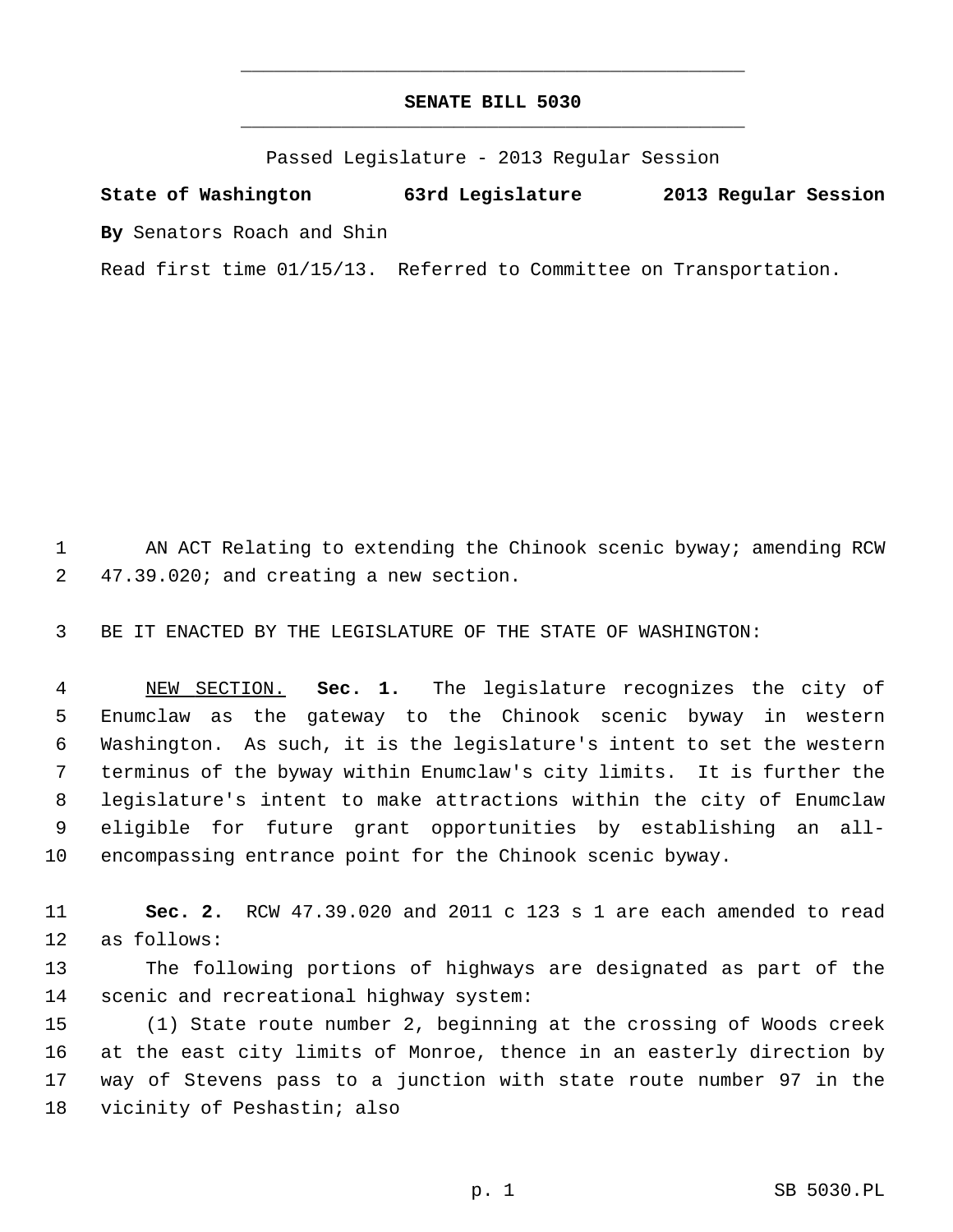1 Beginning at the junction with state route number 17, in the 2 vicinity of Coulee City, thence easterly to the junction with state 3 route number 155;

 4 (2) State route number 3, beginning at a junction with state route 5 number 101 in the vicinity of Shelton, thence northeasterly and 6 northerly to a junction with state route number 104 in the vicinity of 7 Port Gamble;

 8 (3) State route number 4, beginning at the junction with state 9 route number 101, thence easterly through Cathlamet to Coal Creek road, 10 approximately .5 miles west of the Longview city limits;

11 (4) State route number 5, beginning at the junction with Starbird 12 Road in Snohomish county, thence northerly to the junction with Bow 13 Hill Road in Skagit county, to be designated as an agricultural scenic 14 corridor with appropriate signage;

15 (5) State route number 6, beginning at the junction with state 16 route number 101 in Raymond, thence easterly to the junction with state 17 route number 5, in the vicinity of Chehalis;

18 (6) State route number 7, beginning at the junction with state 19 route number 12 in Morton, thence northerly to the junction with state 20 route number 507;

21 (7) State route number 8, beginning at a junction with state route 22 number 12 in the vicinity of Elma, thence easterly to a junction with 23 state route number 101 near Tumwater;

24 (8) State route number 9, beginning at the junction with state 25 route number 530 in Arlington, thence northerly to the end of the route 26 at the Canadian border;

27 (9) State route number 10, beginning at Teanaway junction, thence 28 easterly to a junction with state route number 97 west of Ellensburg;

29 (10) State route number 11, beginning at the junction with state 30 route number 5 in the vicinity of Burlington, thence in a northerly 31 direction to the junction with state route number 5;

32 (11) State route number 12, beginning at a junction with a county 33 road approximately 2.8 miles west of the crossing of the Wynoochee 34 river which is approximately 1.2 miles west of Montesano, thence in an 35 easterly direction to a junction with state route number 8 in the 36 vicinity of Elma; also

37 Beginning at a junction with state route number 5, thence easterly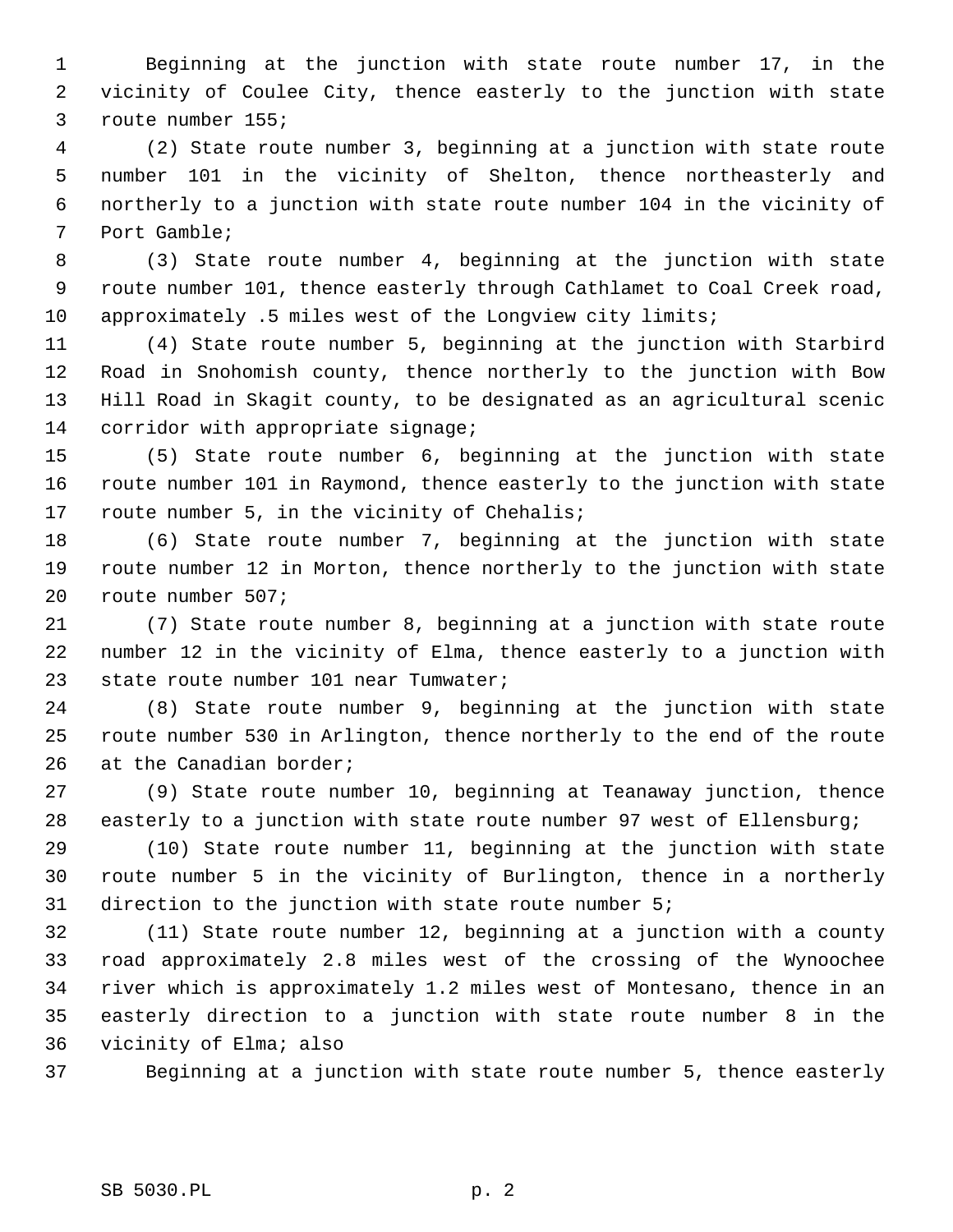1 by way of Morton, Randle, and Packwood to the junction with state route 2 number 410, approximately 3.5 miles west of Naches; also

 3 Beginning at the junction with state route number 124 in the 4 vicinity of the Tri-Cities, thence easterly through Wallula and Touchet 5 to a junction with a county road approximately 2.4 miles west of a 6 junction with state route number 129 at Clarkston;

 7 (12) State route number 14, beginning at the crossing of Gibbons 8 creek approximately 0.9 miles east of Washougal, thence easterly along 9 the north bank of the Columbia river to a point in the vicinity of 10 Plymouth;

11 (13) State route number 17, beginning at a junction with state 12 route number 395 in the vicinity of Mesa, thence northerly to the 13 junction with state route number 97 in the vicinity of Brewster;

14 (14) State route number 19, the Chimacum-Beaver Valley road, 15 beginning at the junction with state route number 104, thence northerly 16 to the junction with state route number 20;

17 (15) State route number 20, beginning at the junction with state 18 route number 101 to the ferry zone in Port Townsend; also

19 Beginning at the Keystone ferry slip on Whidbey Island, thence 20 northerly and easterly to a junction with state route number 153 21 southeast of Twisp; also

22 Beginning at the junction of state route number 97 in the vicinity 23 of Okanogan, thence westerly across the Okanogan river to the junction 24 with state route number 215; also

25 Beginning at a junction with state route number 97 near Tonasket, 26 thence easterly and southerly to a junction with state route number 2 27 at Newport;

28 (16) State route number 25, beginning at the Spokane river bridge, 29 thence northerly through Cedonia, Gifford, Kettle Falls, and Northport, 30 to the Canadian border;

31 (17) State route number 26, beginning at the Whitman county 32 boundary line, thence easterly by way of the vicinities of La Crosse 33 and Dusty to a junction with state route number 195 in the vicinity of 34 Colfax;

35 (18) State route number 27, beginning at a junction with state 36 route number 195 in the vicinity of Pullman, thence northerly by way of 37 the vicinities of Palouse and Garfield to a junction with state route 38 number 271 in the vicinity of Oakesdale; also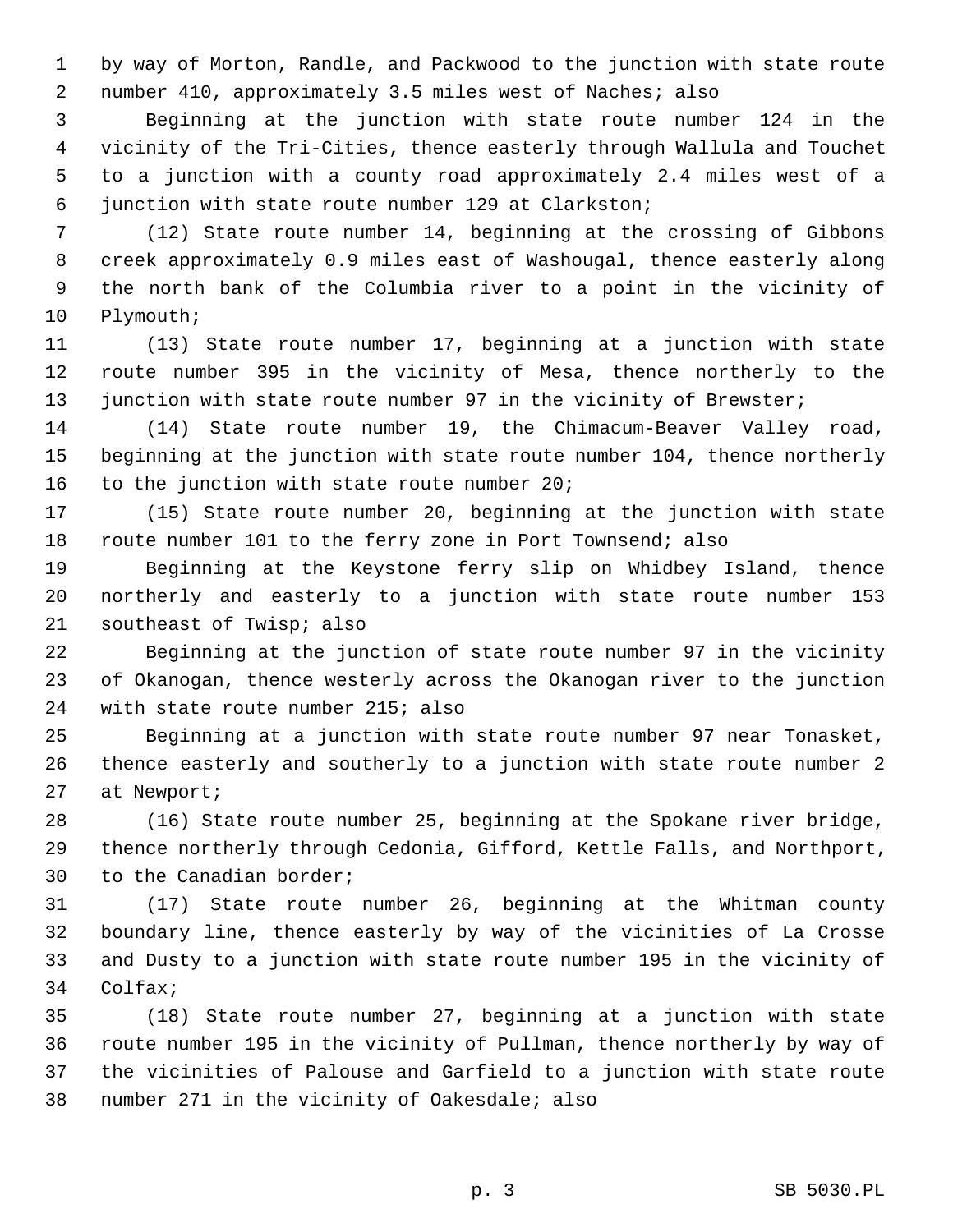1 From a junction with state route number 271 at Oakesdale, thence 2 northerly to the vicinity of Rockford;

 3 (19) State route number 31, beginning at the junction with state 4 route number 20 in Tiger, thence northerly to the Canadian border;

 5 (20) State route number 82, beginning at the junction with state 6 route number 395 south of the Tri-Cities area, thence southerly to the 7 end of the route at the Oregon border;

 8 (21) State route number 90, beginning at the junction with East 9 Sunset Way in the vicinity east of Issaquah, thence easterly to Thorp 10 road 9.0 miles west of Ellensburg;

11 (22) State route number 97, beginning at the Oregon border, in a 12 northerly direction through Toppenish and Wapato to the junction with 13 state route number 82 at Union Gap; also

14 Beginning at the junction with state route number 10, 2.5 miles 15 north of Ellensburg, in a northerly direction to the junction with 16 state route number 2, 4.0 miles east of Leavenworth; also

17 Beginning at the junction of state route number 153 in the vicinity 18 south of Pateros, thence northerly by way of the vicinities of 19 Brewster, Okanogan, Omak, Riverside, Tonasket, and Oroville to the 20 international boundary line;

21 (23) State route number 97 alternate, beginning at the junction 22 with state route number 2 in the vicinity of Monitor, thence northerly 23 to the junction with state route number 97, approximately 5.0 miles 24 north of Chelan;

25 (24) State route number 101, beginning at the Astoria-Megler 26 bridge, thence north to Fowler street in Raymond; also

27 Beginning at a junction with state route number 109 in the vicinity 28 of Queets, thence in a northerly, northeasterly, and easterly direction 29 by way of Forks to the junction with state route number 5 in the 30 vicinity of Olympia;

31 (25) State route number 104, beginning at a junction with state 32 route number 101 in the vicinity south of Discovery bay, thence in a 33 southeasterly direction to the Kingston ferry crossing;

34 (26) State route number 105, beginning at a junction with state 35 route number 101 at Raymond, thence westerly and northerly by way of 36 Tokeland and North Cove to the shore of Grays Harbor north of Westport; 37 also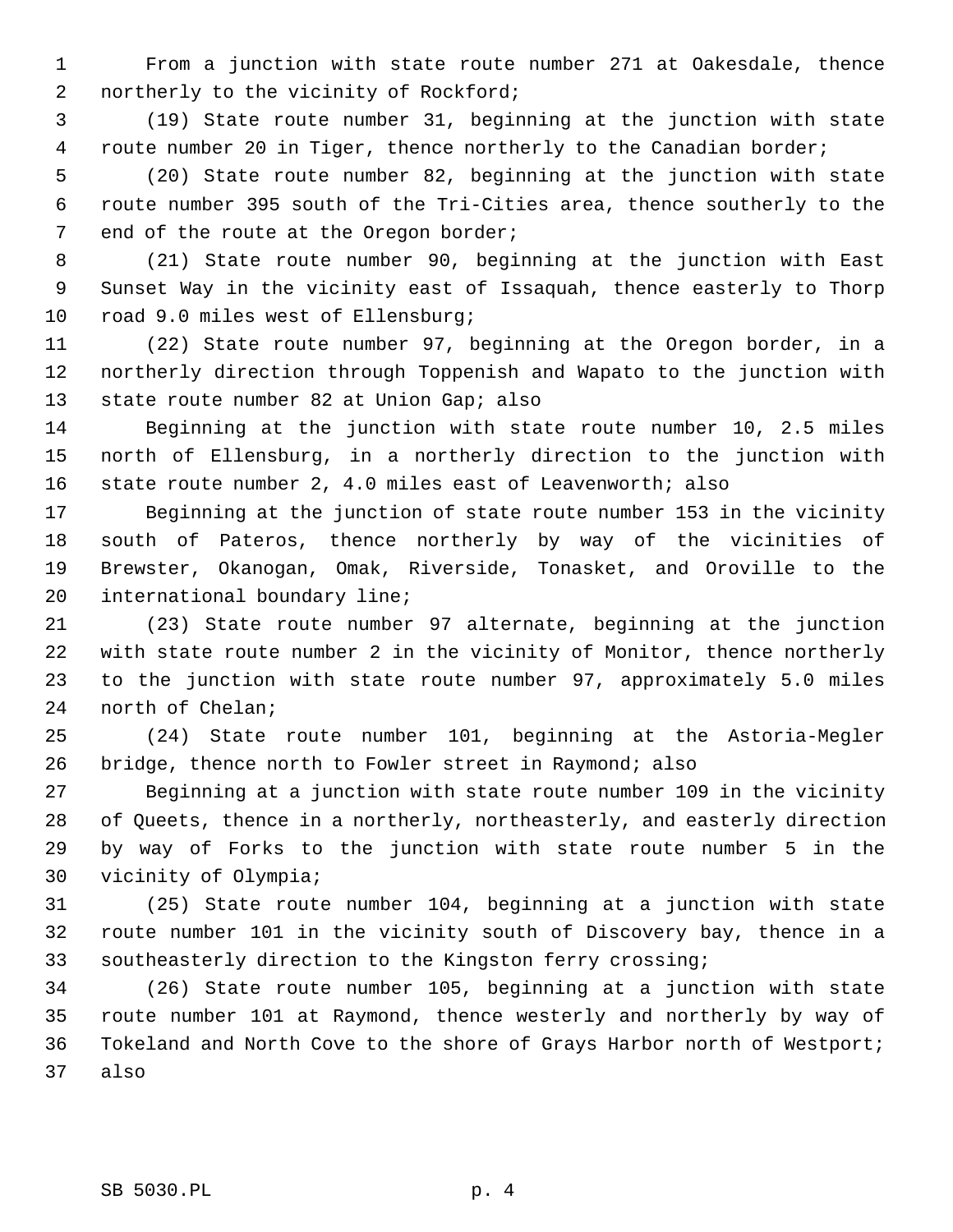1 Beginning at a junction with state route number 105 in the vicinity 2 south of Westport, thence northeasterly to a junction with state route 3 number 101 at Aberdeen;

 4 (27) State route number 109, beginning at a junction with state 5 route number 101 in Hoquiam to a junction with state route number 101 6 in the vicinity of Queets;

 7 (28) State route number 112, beginning at the easterly boundary of 8 the Makah Indian reservation, thence in an easterly direction to the 9 vicinity of Laird's corner on state route number 101;

10 (29) State route number 116, beginning at the junction with the 11 Chimacum-Beaver Valley road, thence in an easterly direction to Fort 12 Flagler State Park;

13 (30) State route number 119, beginning at the junction with state 14 route number 101 at Hoodsport, thence northwesterly to the Mount Rose 15 development intersection;

16 (31) State route number 122, Harmony road, between the junction 17 with state route number 12 near Mayfield dam and the junction with 18 state route number 12 in Mossyrock;

19 (32) State route number 123, beginning at the junction with state 20 route number 12 in the vicinity of Morton, thence northerly to the 21 junction with state route number 410;

22 (33) State route number 129, beginning at the Oregon border, thence 23 northerly to the junction with state route number 12 in Clarkston;

24 (34) State route number 141, beginning at the junction with state 25 route number 14 in Bingen, thence northerly to the end of the route at 26 the Skamania county line;

27 (35) State route number 142, beginning at the junction with state 28 route number 14 in Lyle, thence northeasterly to the junction with 29 state route number 97, .5 miles from Goldendale;

30 (36) State route number 153, beginning at a junction with state 31 route number 97 in the vicinity of Pateros, thence in a northerly 32 direction to a junction with state route number 20 in the vicinity 33 south of Twisp;

34 (37) State route number 155, beginning at a junction with state 35 route number 2 in the vicinity north of Coulee City, thence northerly 36 and westerly to the junction with state route number 215;

37 (38) State route number 194, beginning at the Port of Almota to the 38 junction with state route number 195 in the vicinity of Pullman;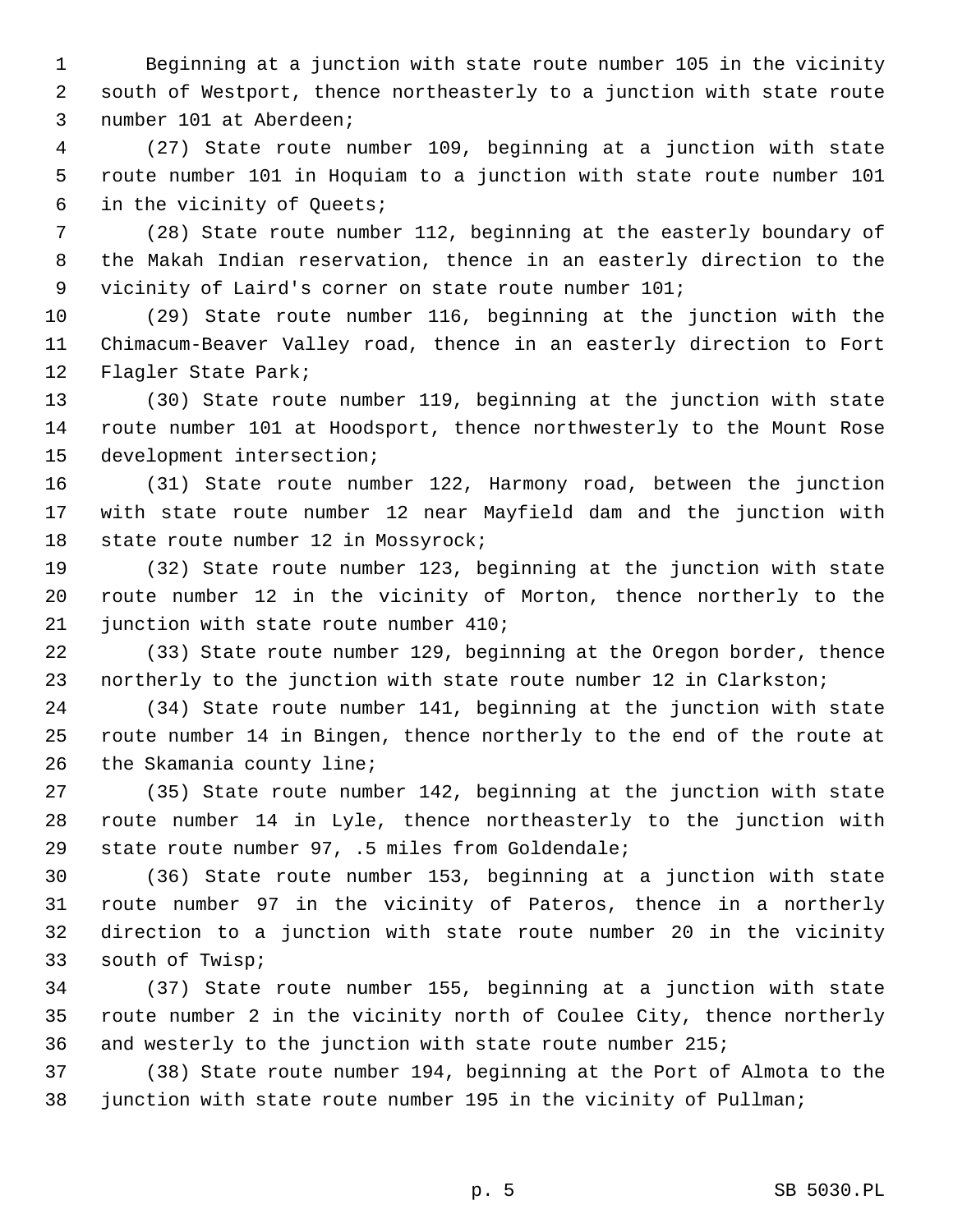1 (39) State route number 195, beginning at the Washington-Idaho 2 boundary line southeast of Uniontown, thence northwesterly and 3 northerly by way of the vicinity of Colton, Pullman, Colfax, Steptoe, 4 and Rosalia to the Whitman county boundary line;

 5 (40) State route number 202, beginning at the junction with state 6 route number 522, thence in an easterly direction to the junction with 7 state route number 90 in the vicinity of North Bend;

 8 (41) State route number 211, beginning at the junction with state 9 route number 2, thence northerly to the junction with state route 10 number 20 in the vicinity of Usk;

11 (42) State route number 215, beginning at the junction of state 12 route number 20 in the vicinity of Okanogan, thence northeasterly on 13 the west side of the Okanogan river to a junction with state route 14 number 97 north of Omak;

15 (43) State route number 231, beginning at the junction with state 16 route number 23, in the vicinity of Sprague, thence in a northerly 17 direction to the junction with state route number 2, approximately 2.5 18 miles west of Reardan;

19 (44) State route number 261, beginning at the junction with state 20 route number 12 in the vicinity of Delaney, thence northwesterly to the 21 junction with state route number 260;

22 (45) State route number 262, beginning at the junction with state 23 route number 26, thence northeasterly to the junction with state route 24 number 17 between Moses Lake and Othello;

25 (46) State route number 271, beginning at a junction with state 26 route number 27 in the vicinity of Oakesdale, thence northwesterly to 27 a junction with state route number 195 in the vicinity south of 28 Rosalia;

29 (47) State route number 272, beginning at the junction with state 30 route number 195 in Colfax, thence easterly to the Idaho state line, 31 approximately 1.5 miles east of Palouse;

32 (48) State route number 278, beginning at a junction with state 33 route number 27, thence easterly via Rockford to the Idaho state line;

34 (49) State route number 305, beginning at the Winslow ferry dock to 35 the junction with state route number 3 approximately 1.0 mile north of 36 Poulsbo;

37 (50) State route number 395, beginning at the north end of the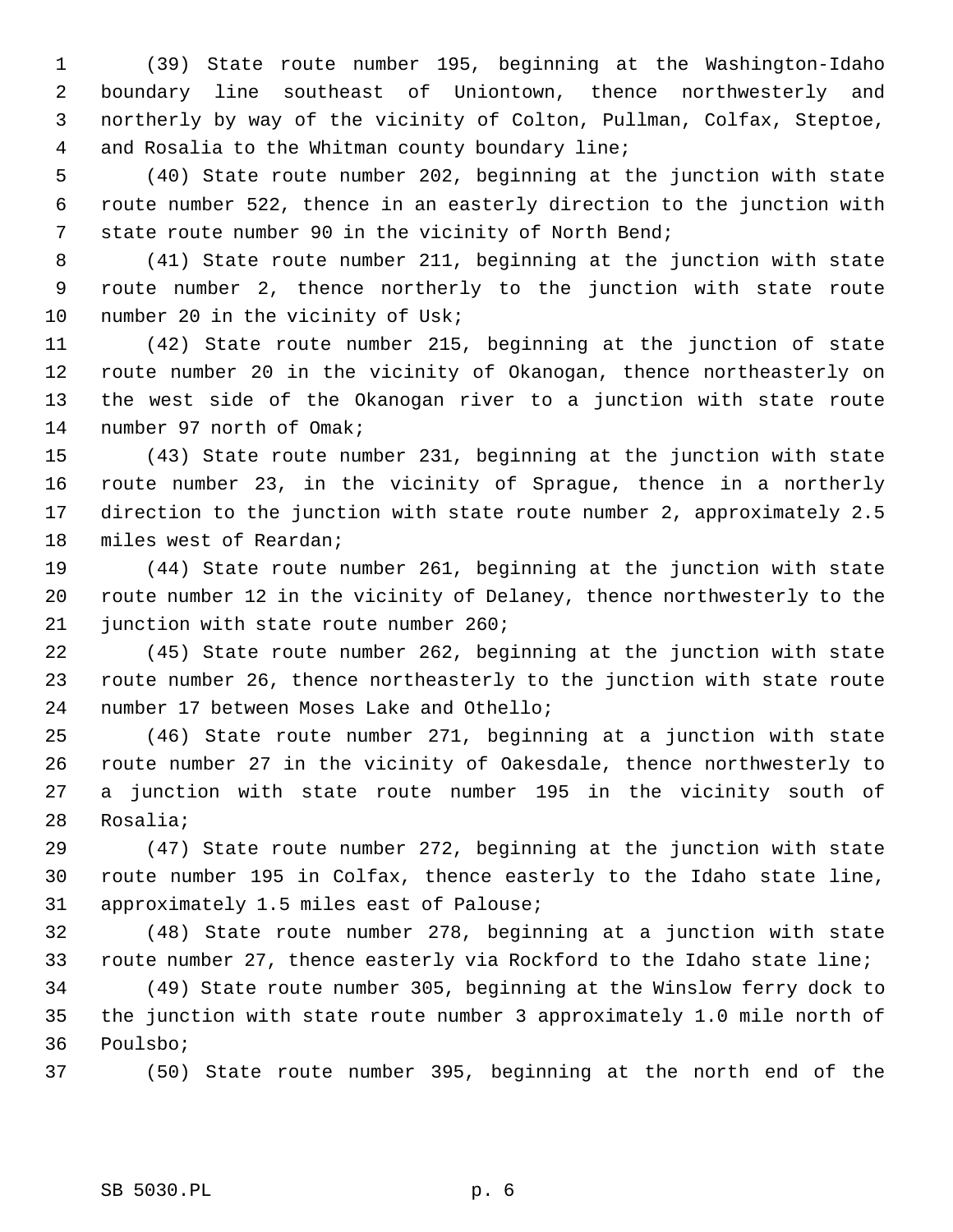1 crossing of Mill creek in the vicinity of Colville, thence in a 2 northwesterly direction to a junction with state route number 20 at the 3 west end of the crossing over the Columbia river at Kettle Falls;

 4 (51) State route number 401, beginning at a junction with state 5 route number 101 at Point Ellice, thence easterly and northerly to a 6 junction with state route number 4 in the vicinity north of Naselle;

7 (52) State route number 410, beginning  $((4.0 \text{ miles east of}))$  at the 8 intersection with Farman street in Enumclaw, thence in an easterly 9 direction to the junction with state route number 12, approximately 3.5 10 miles west of Naches;

11 (53) State route number 501, beginning at the junction with state 12 route number 5 in the vicinity of Vancouver, thence northwesterly on 13 the New Lower River road around Vancouver Lake;

14 (54) State route number 503, beginning at the junction with state 15 route number 500, thence northerly by way of Battle Ground and Yale to 16 the junction with state route number 5 in the vicinity of Woodland;

17 (55) State route number 504, beginning at a junction with state 18 route number 5 at Castle Rock, to the end of the route on Johnston 19 Ridge, approximately milepost 52;

20 (56) State route number 505, beginning at the junction with state 21 route number 504, thence northwesterly by way of Toledo to the junction 22 with state route number 5;

23 (57) State route number 508, beginning at the junction with state 24 route number 5, thence in an easterly direction to the junction with 25 state route number 7 in Morton;

26 (58) State route number 525, beginning at the ferry toll booth on 27 Whidbey Island to a junction with state route number 20 east of the 28 Keystone ferry slip;

29 (59) State route number 542, beginning at the junction with state 30 route number 5, thence easterly to the vicinity of Austin pass in 31 Whatcom county;

32 (60) State route number 547, beginning at the junction with state 33 route number 542 in Kendall, thence northwesterly to the junction with 34 state route number 9 in the vicinity of the Canadian border;

35 (61) State route number 706, beginning at the junction with state 36 route number 7 in Elbe, in an easterly direction to the end of the 37 route at Mt. Rainier National Park;